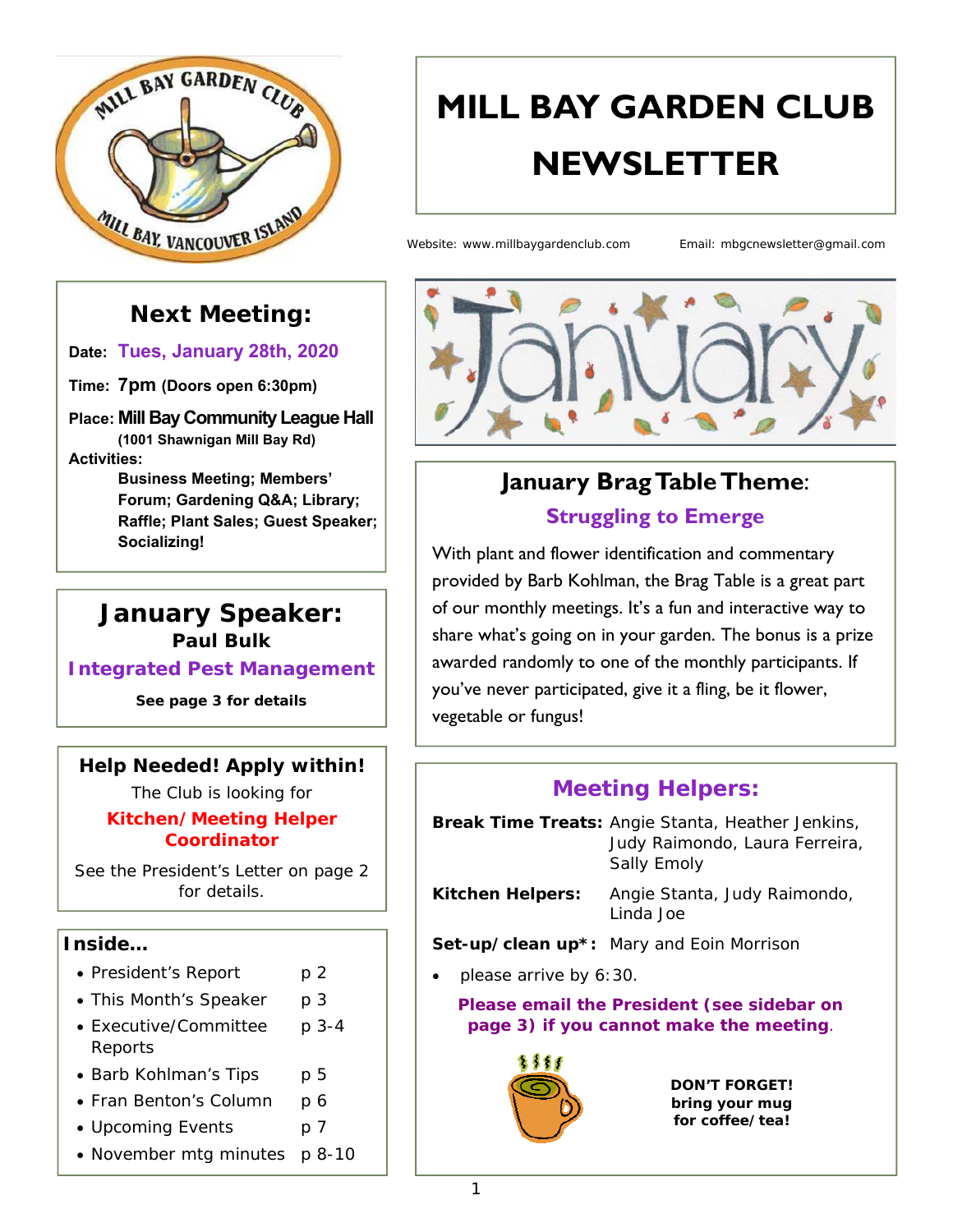### **President's Report**  Donna Kaiser

Unlike last year's colour poking through the underbrush, this year I'm looking at two feet of snow! Time for seed catalogues and planning…. I've started chitting seed potatoes with hopes of getting them into their beds by early March.

Again, we are on the lookout for a kitchen coordinator since Kate Segall has had to step down for medical reasons. We wish her the very best and also thank her for the great job she did while coordinator. Kate introduced a helpful set‐up plan that allows for everyone to attend the meeting and not miss out on information and speakers. If you are interested in taking over the

coordinator's position, please let me know.

We have a second request as well: someone to handle publicity and promotion for the Flower and Garden Show. There is a prepared manual to follow, and we are looking for someone to put it to action.

Enjoy the snow and the bright crisp cold for soon enough we will be complaining about heat and weeds.

See you at the general meeting on January 28.

Cheers,

Donna



## **"Sunshine Mary"**

**Our esteemed Life Member Mary Gale,** has for very many years, been sending cards and kind

words to those members who are experiencing illness or loss. She does this on behalf of the Mill Bay Garden Club, bringing a spot of sunshine into what is often a stressful time for a club member.

If you know of someone in the club who is sick, in hospital, or has lost a loved one, please let Mary know and she will send a card on our behalf.

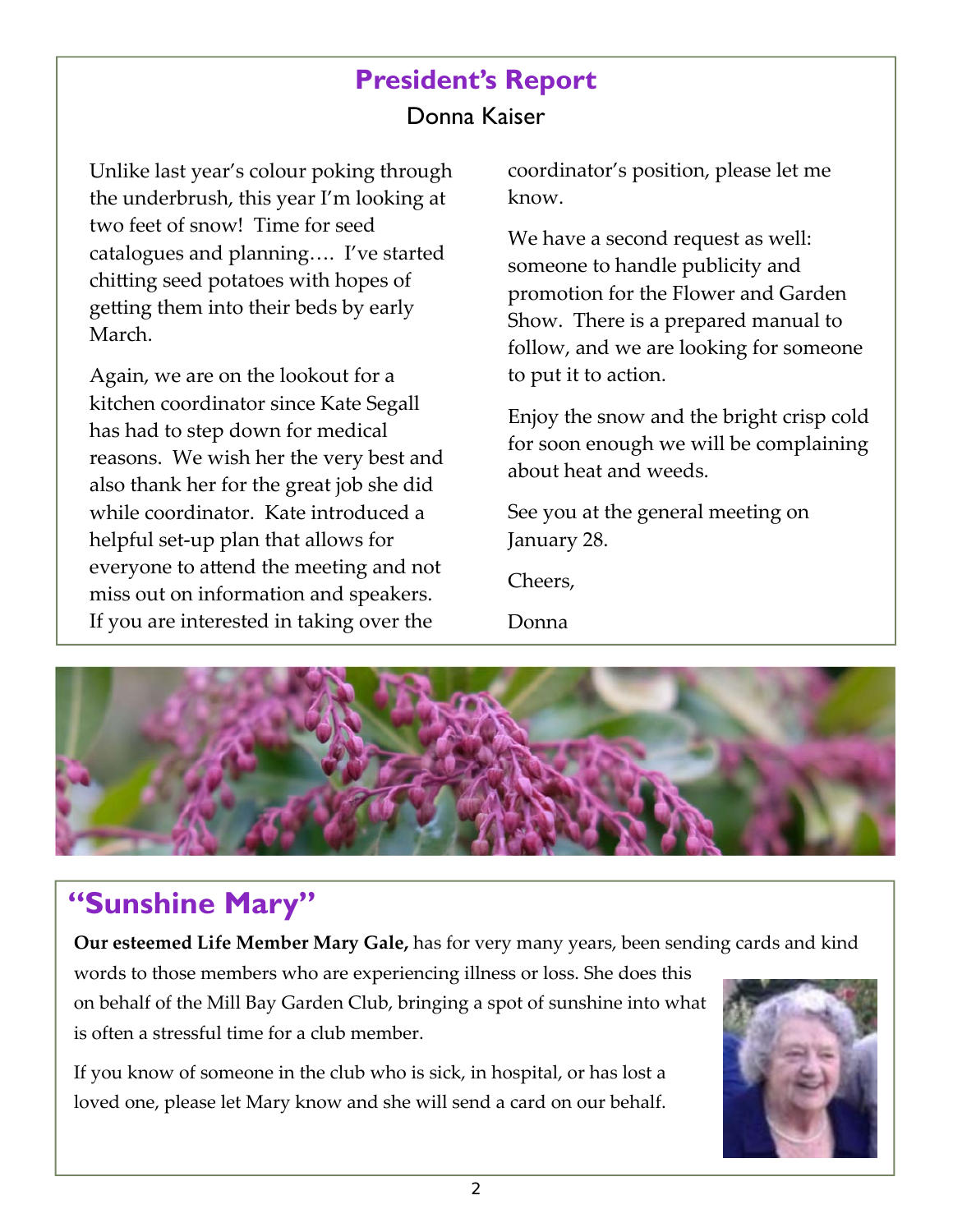## **January's Speaker:**

### **Paul Bulk on Integrated Pest Management: Strategies from Eurosa Farms**

Paul Bulk is the Head Grower at Eurosa Farms, a commercial flower greenhouse.

#### **Abstract:**

Eurosa Farms supplies the local market with cut flowers. It has been using Integrated Pest Management (IPM) in their 4.5 acre cut flower operation for over 20 years. During that time, Eurosa Farms has used and implemented many techniques and controls. Although there are many differences between a garden and greenhouse, many of these strategies can be used in both settings. Paul will also be available to answer any questions about the farm or about flower cultivation in general.

### **Committee Reports**

### **Notes from the Library**

Spring is right around the corner and with that in mind we have two new pruning books to help MBGC members dream of warmer days. "How to Prune Trees and Shrubs" by Barbara Ellis is compact with easy to understand techniques for timely trimming. Steve Bradley's "Pruning Simplified" will be an excellent reference book for even our most seasoned gardeners.

Another excellent reference book on Permaculture is another new addition. Practical Permaculture by Jesse Bloom and Dave Boehnlein covers basic permaculture principles including design and information on plants, water, waste, energy, structures, etc. This should be a super popular book so come early to check it out.

*Your happy librarian,* 

*Janice Rose*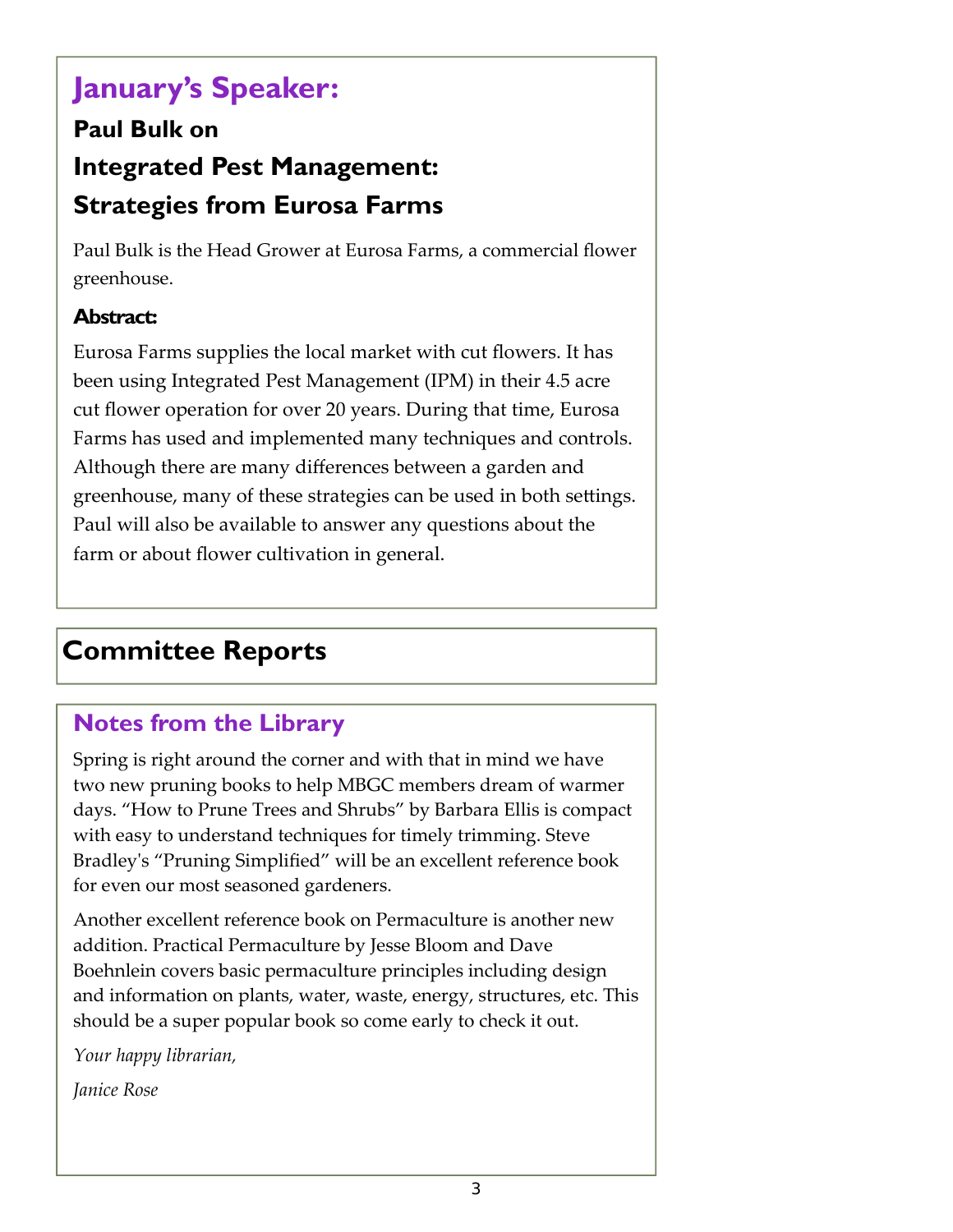### **Committee Reports (cont)**

### **Plant Sales**

Because our Plants are all struggling to emerge, our Plant Sales table will be DORMANT for this month.

We look forward to a few pop ups (plants not weeds) to show up on the table for the February. meeting. We will have lots of alpaca gold available for February. If you want to make sure you get your bucket you can email me or call. Sometimes I even deliver—I only like to bring a few to the hall.

*Your friendly plant sales team, Monika Morgan & Sharon Martin* 

### **From the Raffle Table**

Welcome back to our regular meetings; don't forget your change for the raffle table! Also, please consider donating or regifting any Christmas items you may have received that are superfluous to requirements. The Raffle table is always looking for garden related items in good condition.

Thank you and see you at the next meeting.

*Katherine and Stephanie* 

### **Social Media**

If you use Facebook, don't forget to check us out and "*LIKE*" us at: www.facebook.com/ millbaygardenclub

*Pauline Dueck Facebook Coordinator*

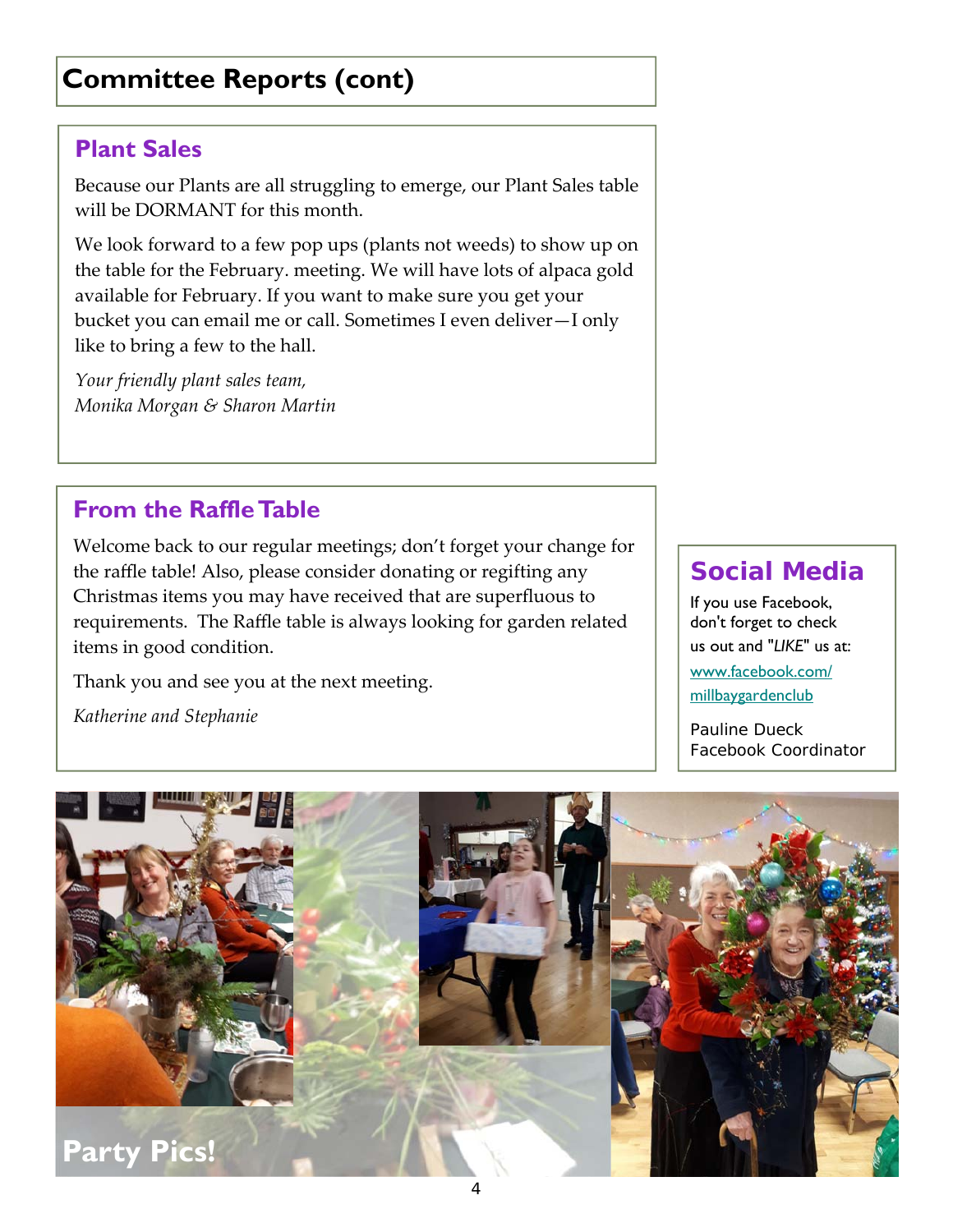### **Gardening Tips for January 2020 by Barb Kohlman**

Still snow as I am compiling this:

So, when you are able, go out and check for broken branches and trim them off neatly to a point of origin (e.g. back to the branch where they were joined).



My evergreen ferns are all flattened and so near the middle of February I will trim them all back so that I can see the new fronds forming and then unfurling. The sword ferns are particularly attractive.

Before the snow my hellebores were in bud and starting to look interesting. The snow did not hurt them and even my delicate yellow one (in a pot) is flowering. If you have not cut off the old leaves this is a good time to do so in anticipation of the fresh new foliage which will soon develop. You should check out some of the new cultivars. H. 'Ice and Roses' is a beauty. And I left behind (in my old garden) H. 'Apricot Blush'. I will replace it for this garden.

My pop weeds are going strong so a good idea to keep on top of these. They go to seed very quickly. Cardamine hirsutm

TOMATO CAGE "MARKS THE SPOT":

When sowing seeds directly into the garden use a tomato cage or a wire mesh basket upside down to mark the spot till seeds mature, therefore avoiding planting on top accidentally. I use the mesh hanging baskets to keep rabbits from chewing on my new young plants too.

Thought I left the pesky rabbits behind, but I seem to have "teleported" one to this new garden and he/she has found my new crocuses, so off to buy some new mesh baskets.

*Cheers — barb k* 

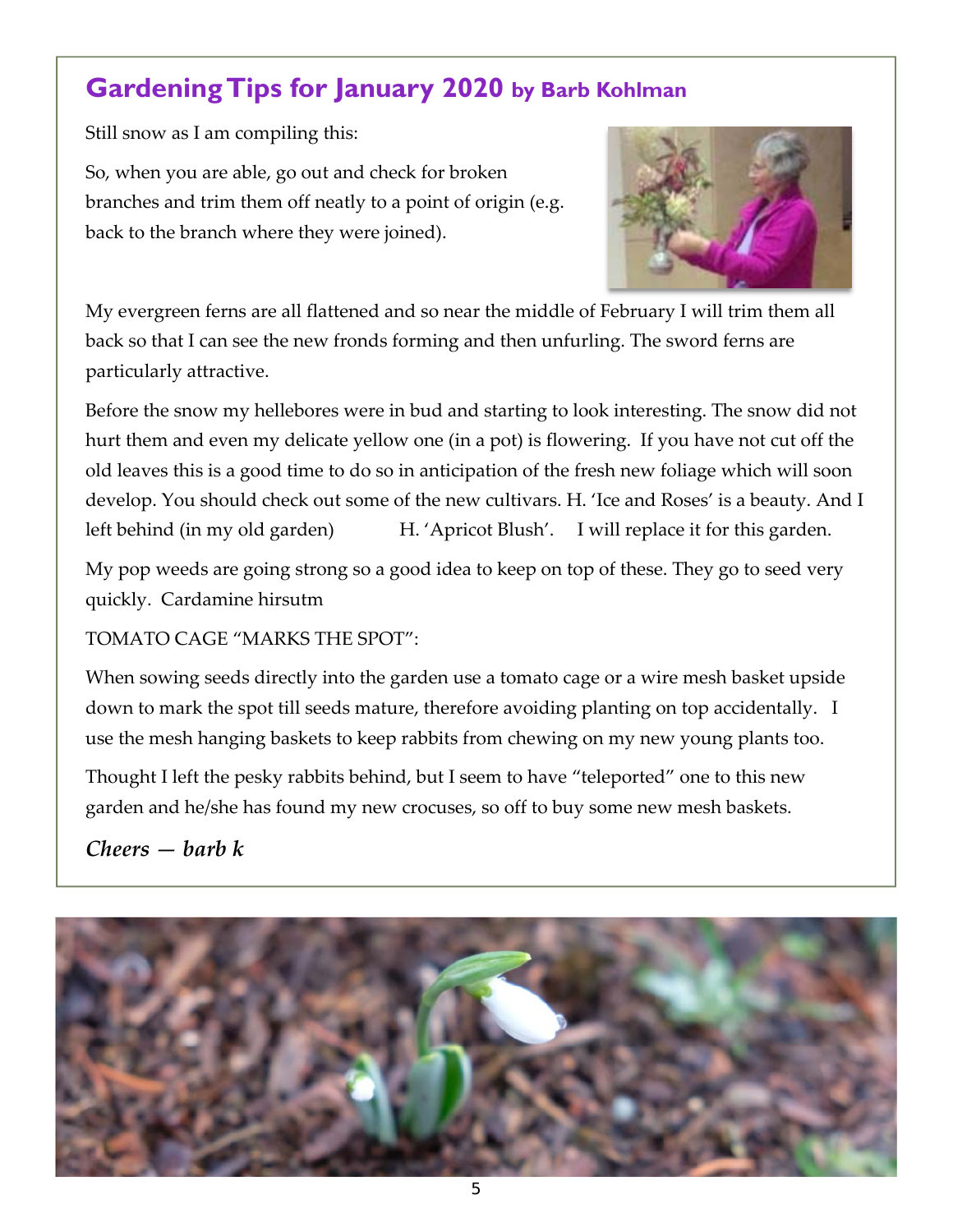### **Organizing your Vegetable Buddies by Fran Benton**

This time of year I am always busy planning my spring garden. What veggies will I plant, where will I plant them? Most importantly I consult my "never grow this again!" list. These are the plants that grew too much and produced nothing (loofah squash) or the ones that came up as a sickly miserable seedling and despite your tender care, died. These, of course, are the most expensive seeds in the catalogue. They are the ones that give you a very specific thrill at this time of year when you are planning and scheming.

 This year I am going to redo the arrangement of veggies in the raised beds and do it right this time. But what should it be – rows, blocks, mixed with flowers? Some things have to be in certain patterns like corn. Corn is wind pollinated and needs to be in a block. Lettuce can go anywhere just remember where you planted it! Speaking of lettuce you could start some inside right now under a light and feast on it before you even get the other seeds in the ground. Try continuously planting lettuce for a harvest of tasty small plants. Perhaps you



might like to grow some micro greens. This is sort of like eating your seedlings only way more fun!

Every year I buy some unreasonable seeds. Yes, something silly just for the fun of it! So I am planting cotton. Huh? Cotton as in cotton fibre? Yes! Cotton is a member of the mallow family and has the scientific generic name of Gossypium. Sounds like an over sharing neighbour! This plant is a handsome shrub and produces bolls that are filled with cotton fibre. It's a bit of a challenge in our climate to get the cotton plant to produce full bolls but I have done it before and it was fun. They do take some space and need lots of water. I am going to try them in containers and maybe even overwinter them in the garage but we'll see how that goes! In the meantime we can muse over those seed catalogues or take a trip to the garden centre for more ideas. Happy scheming!

#### \*\*\*\*\*\*\*\*\*\*\*\*\*\*\*\*\*\*\*\*\*\*\*\*\*\* **Christmas Potluck News**

Very good news from the Christmas Potluck! **This year's food bank donations added up to \$522! This is astounding—last year we raised \$250, so this is more than double!** 

Thanks to everyone who contributed! No midnight visits from the Ghosts of Christmas for you!

\*\*\*\*\*\*\*\*\*\*\*\*\*\*\*\*\*